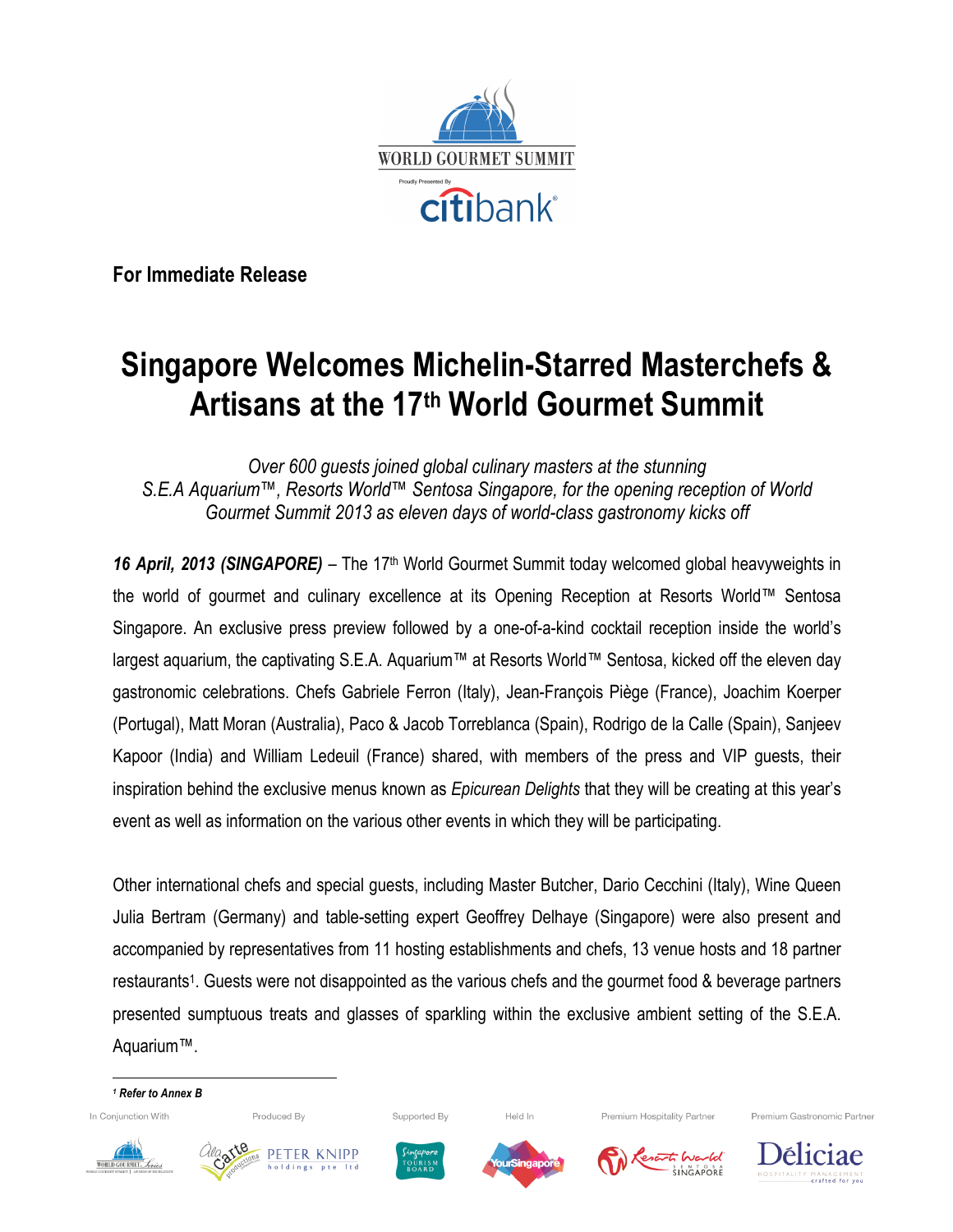Peter A Knipp, CEO of Peter Knipp Holdings Pte Ltd, the organiser of the award-winning World Gourmet Summit, shared, "The World Gourmet Summit is proud to present the 17<sup>th</sup> edition of this annual event. Over the years, we have listened, learned and refined our approach to orchestrating each series. This year, we believe that we have prepared the best show possible for all the gastronomists in Singapore. Over the years, we have hosted tens of thousands of food enthusiasts and wine connoisseurs looking for the very best dining experience, and by securing only the very best in the world of gastronomy can we continue to not just match, but surpass these expectations."

"We are also incredibly grateful for the unwavering support we continue to receive from our partners. They have recognised the authenticity of the World Gourmet Summit and their partnership is an excellent indication of their belief in our ability to create a great culinary adventure every year."

Ms Jacquelyn Tan, Managing Director and Head of Credit Payment Products at Citibank Singapore Limited says, "Citibank is proud to continue our fifth year as presenting partner for the World Gourmet Summit. This partnership with the pinnacle of Asia's gourmet and lifestyle dining further demonstrates Citibank's leadership in the dining space. Our focus on dining goes beyond offering discounts and deals; our aim is to provide our cardmembers with the best experiences and gourmet trends through platforms such as the World Gourmet Summit. At Citibank, we are committed to providing value for our cardholders through Citibank Gourmet Pleasures, our credit cards' dining privileges programme that guarantees unrivalled dining deals island-wide and Singapore's widest merchant selection."

Mr Knipp added, "We would not be able to do this year after year unless we keep reinventing the World Gourmet Summit and are proud of this year's theme, *Artisans & The Art Of Dining* – which showcases artisans from all over the world, all experts in their respective fields, who have been honing their skills for decades. We are particularly excited about the *Hearts On Fire Edible Fashion Show & Chocolate*  **Dinner** at W Singapore - Sentosa Cove, a first in Singapore. This will be a unique collaboration between world-renowned pastry chefs Paco & Jacob Torreblanca from Spain, homegrown talent chef Janice Wong and W Singapore - Sentosa Cove's Executive Chef, Matthew Woolford.



In Conjunction With



Produced By



Supported By



Held In



Premium Hospitality Partner

 $SENTO S   
SINGAPORF$ 

Premium Gastronomic Partner

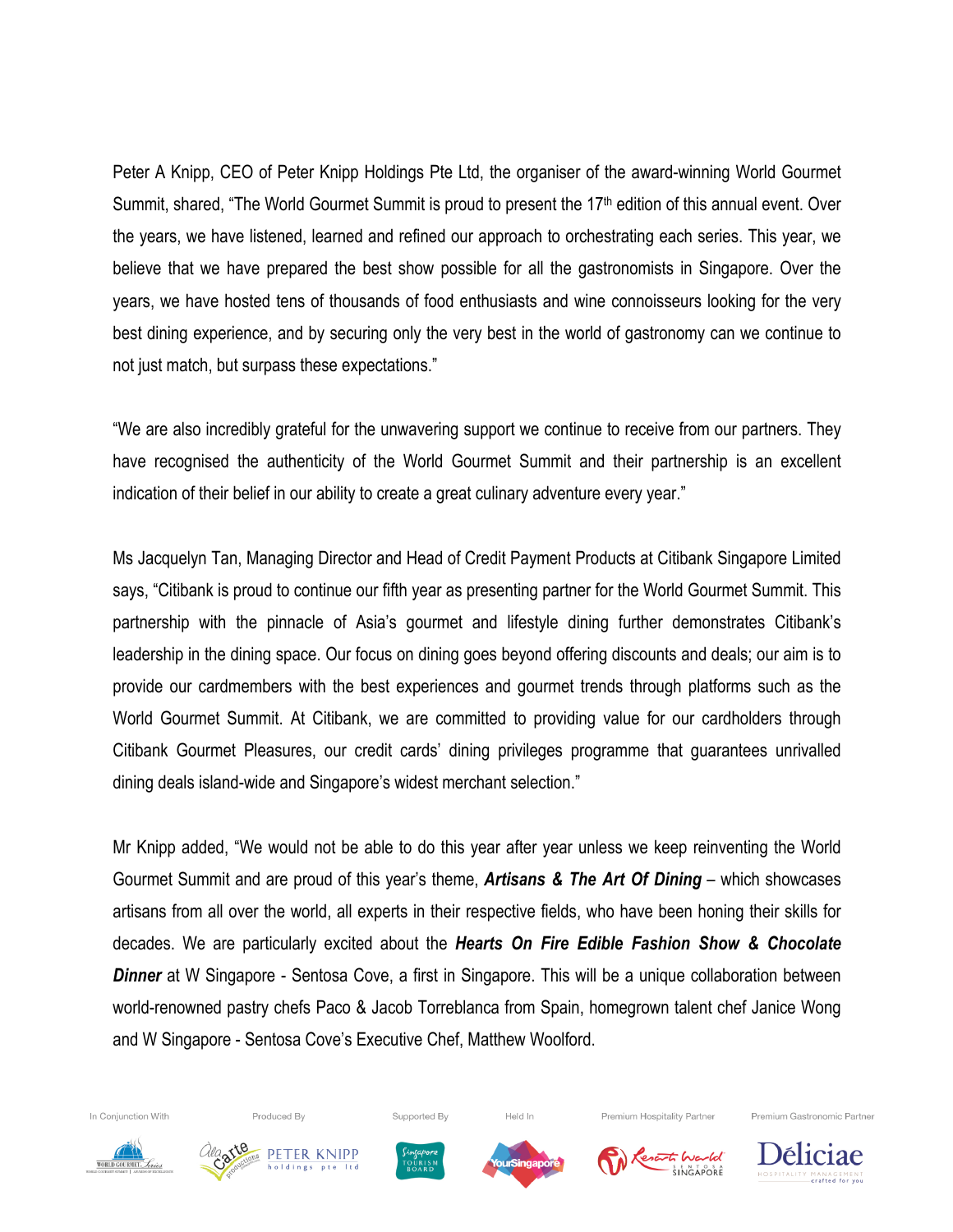Ms Julie Barry, Marketing Director of Hearts On Fire, highlighted, "The culinary brilliance featured at the World Gourmet Summit 2013 is the perfect pairing for Hearts On Fire, The World's Most Perfectly Cut Diamond, and we are thrilled to share our glamour and sparkle as the Official Diamond Partner. Also as the Title Sponsor of Singapore's first Edible Fashion Show, we are thrilled to add sparkling perfection to delectable edible fashion couture designs on the runway. This creative engagement is a delightful complement to the extraordinary experiences of one of Singapore's passions – fine culinary." TianPo is the exclusive retailer for Hearts On Fire, The World's Most Perfectly Cut Diamond, in Singapore.

The complete line-up of events during World Gourmet Summit and ticketing information can be accessed at: www.worldgourmetsummit.com/wgs2013/main.php

--END--

**For media enquiries, please contact:**

| Wani Diwarkar                   |                         | Sneha Rupani |                                 |  |
|---------------------------------|-------------------------|--------------|---------------------------------|--|
| <b>Fulford Public Relations</b> |                         |              | <b>Fulford Public Relations</b> |  |
| E: I                            | wdiwarkar@fulfordpr.com | E: I         | srupani@fulfordpr.com           |  |
| D:                              | +65 6324 5534           | D∸           | +65 6324 2504                   |  |
| M:                              | +65 9832 0643           | M∸           | +65 9724 7621                   |  |

# **About the World Gourmet Summit**

The World Gourmet Summit is an award-winning international gastronomic extravaganza organised by A La Carte Productions (a subsidiary of Peter Knipp Holdings Pte Ltd), supported by the Singapore Tourism Board (STB), and presented by Citibank. The World Gourmet Summit celebrates its 17<sup>th</sup> anniversary in 2013.

An annual epicurean extravaganza that showcases the intricate craftsmanship of prestigious chefs, it is also an exposition of internationally acclaimed vintners. Encompassing a series of dazzling events like the vintner dinners and celebrity dinners, it is a gourmet spectacular specially crafted for discerning individuals who appreciate fine wines and gourmet cuisine.

For all its efforts in organising the annual world-class gastronomic spectacle, the World Gourmet Summit has won global accolades including the prestigious Grand Pinnacle Silver Award at the International Festivals & Events Association (IFEA)/ Haas & Wilkerson Pinnacle Awards.

Since 2000, the World Gourmet Summit has been raising funds through its annual charity dinners in support of the Community Chest, the fund-raising arm of the National Council of Social Service (NCSS). The charity dinners have raised over S\$4.5 million with the generosity of its distinguished guests through table sales, charity auctions as well as donations.

For more information, please visit: www.worldgourmetsummit.com



In Conjunction With



Produced By



Supported By



Held In



Premium Hospitality Partner



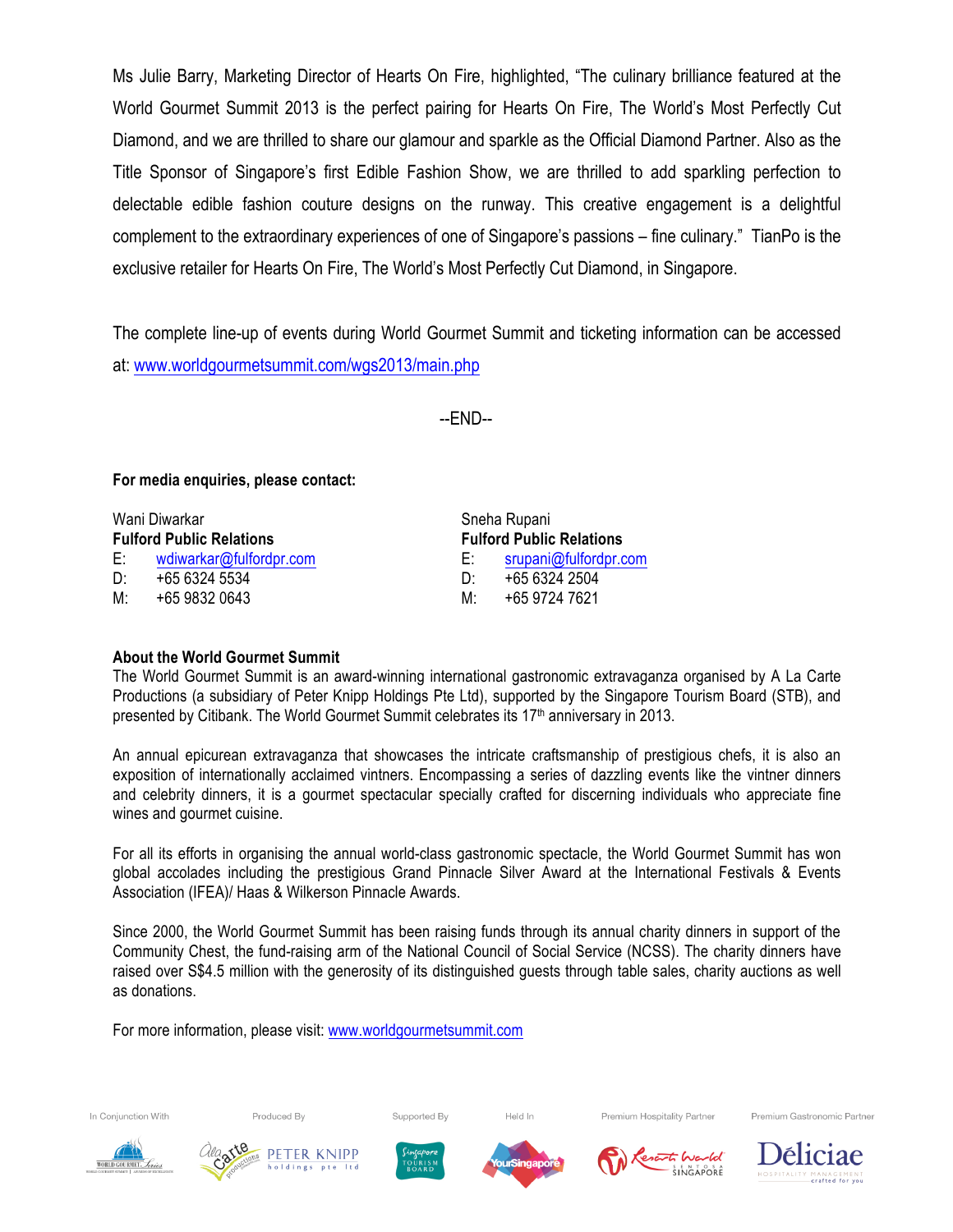# **ANNEX A – ORGANISERS, PARTNERS AND SUPPORTERS**

# **About A La Carte Productions Pte Ltd**

A La Carte Productions Pte Ltd, a subsidiary of Peter Knipp Holdings Pte Ltd, is an independently owned events company, which provides events planning, conceptualisation, and execution services. The annual gastronomic extravaganza - World Gourmet Summit held in April each year, and the Awards Of Excellence, the leading and most comprehensive F&B platform in Asia, which recognises and motivates talents to excel in the F&B industry and promotes the appreciation of dining in Singapore and the region.

# **About Peter Knipp Holdings Pte Ltd**

Peter Knipp Holdings Pte Ltd (PKH) offers a multi-faceted range of services for the F&B and hospitality industry. Founded in 1996 by Peter A Knipp, the multi award-winning company has grown over the years to include four independent companies, encompassing various aspects of the F&B and hospitality businesses: A La Carte Productions Pte Ltd, an events management which provides events planning, conceptualisation, and execution services at the annual gastronomic extravaganza – World Gourmet Series which includes Awards Of Excellence (www.wgsawards.com) and World Gourmet Summit (www.worldgourmetsummit.com).

Food2Print Pte Ltd which publishes Cuisine & Wine Asia magazine, newsletter at www.asiacuisine.com, and provides marketing communication consultancy services; Foodservice Consultants Singapore Pte Ltd, F&B consultancy and kitchen design (www.fscs.com.sg ); and Bytes Asia Pte Ltd, IT consultancy.

# **PRESENTED BY**

# **Citibank Singapore Limited**

Locally incorporated in Singapore, Citibank Singapore Limited is a distinct market leader in the consumer banking business. In the past few years, Citibank has extended its distribution network to more than 1,500 touch points to reach out to more Singaporeans and provide them with innovative, global and value-added products and services. A leading credit card issuer in Singapore, Citibank offers the widest range of credit card propositions and the best-inclass dining privileges through Citibank Gourmet Pleasures, which promises the best deals island-wide.

# **SUPPORTED BY**

#### **Singapore Tourism Board (STB)**

The Singapore Tourism Board (STB) is a leading economic development agency in tourism, one of Singapore's key service sectors. Known for partnership, innovation and excellence, STB champions tourism, making it a key economic driver for Singapore. They aim to differentiate and market Singapore as a must-visit destination offering a concentration of user-centric and enriching experiences through the "Your Singapore" brand. For more information, please visit www.stb.gov.sg or www.yoursingapore.com



In Conjunction With



Produced By







Premium Hospitality Partner

Premium Gastronomic Partner



Supported By

Held In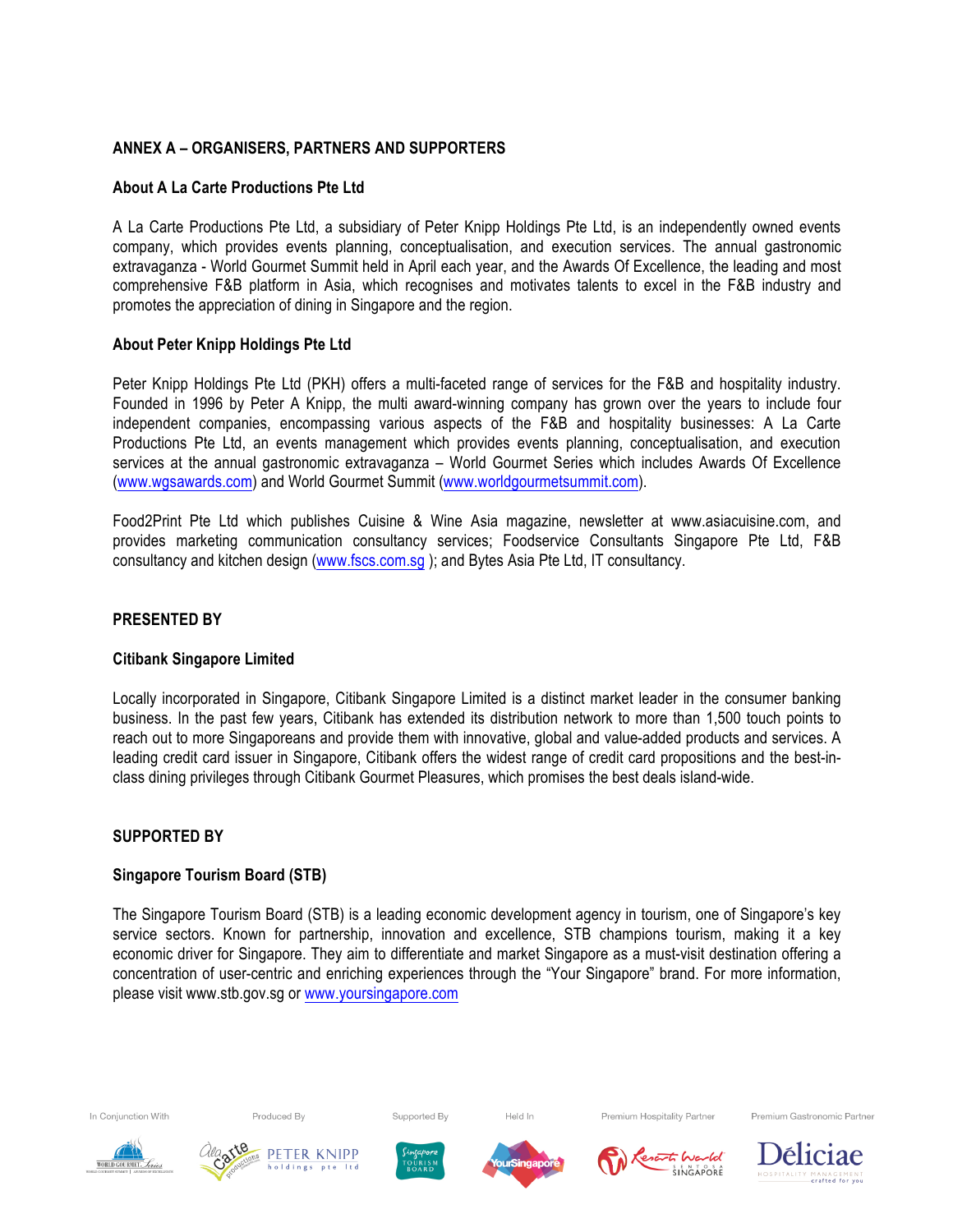#### **PREMIUM HOSPITALITY PARTNER**

#### **About Resorts World™ Sentosa Singapore**

Resorts World Sentosa (RWS), Singapore's first integrated resort is located on the resort island of Sentosa. Spanning 49 hectares, the resort has welcomed over 15 million visitors in 2010 since it opened in January of that year. RWS is home to the region's first-and-only Universal Studios theme park, a Maritime Experiential Museum and Aquarium, a casino, luxurious accommodation in six unique hotels, the Resorts World Convention Centre, celebrity chef restaurants, Malaysian Food Street as well as specialty retail outlets. The resort also offers entertainment ranging from its resident theatrical circus spectacular - Voyage de la Vie, to public attractions such as the Crane Dance and the Lake of Dreams. Still to come are a destination spa and the world's largest oceanarium, the Marine Life Park. RWS is wholly owned by Genting Singapore, a company of the Genting Group. For more information, please visit www.rwsentosa.com

#### **PREMIUM GASTRONOMIC PARTNER**

#### **Déliciae Hospitality Management**

The Déliciae Hospitality Management group owns and manages eight concept restaurants: L'Entrecôte, Sabio, 83, Forlino, Le Petit Cancale, &MADE by Bruno Ménard, La Cantine by Bruno Ménard and Sabio by the Sea.

Established in 2010 by French restaurateur, Olivier Bendel, the group aims to become one of the Asian leaders F&B and hospitality concepts. The Singapore-based organisation also offers hospitality and restaurant consultancy services from conceptualisation to development and operations. For more information, please visit www.deliciae.sg

In Conjunction With

Produced By

Supported By

Held In

Premium Hospitality Partner

Premium Gastronomic Partner











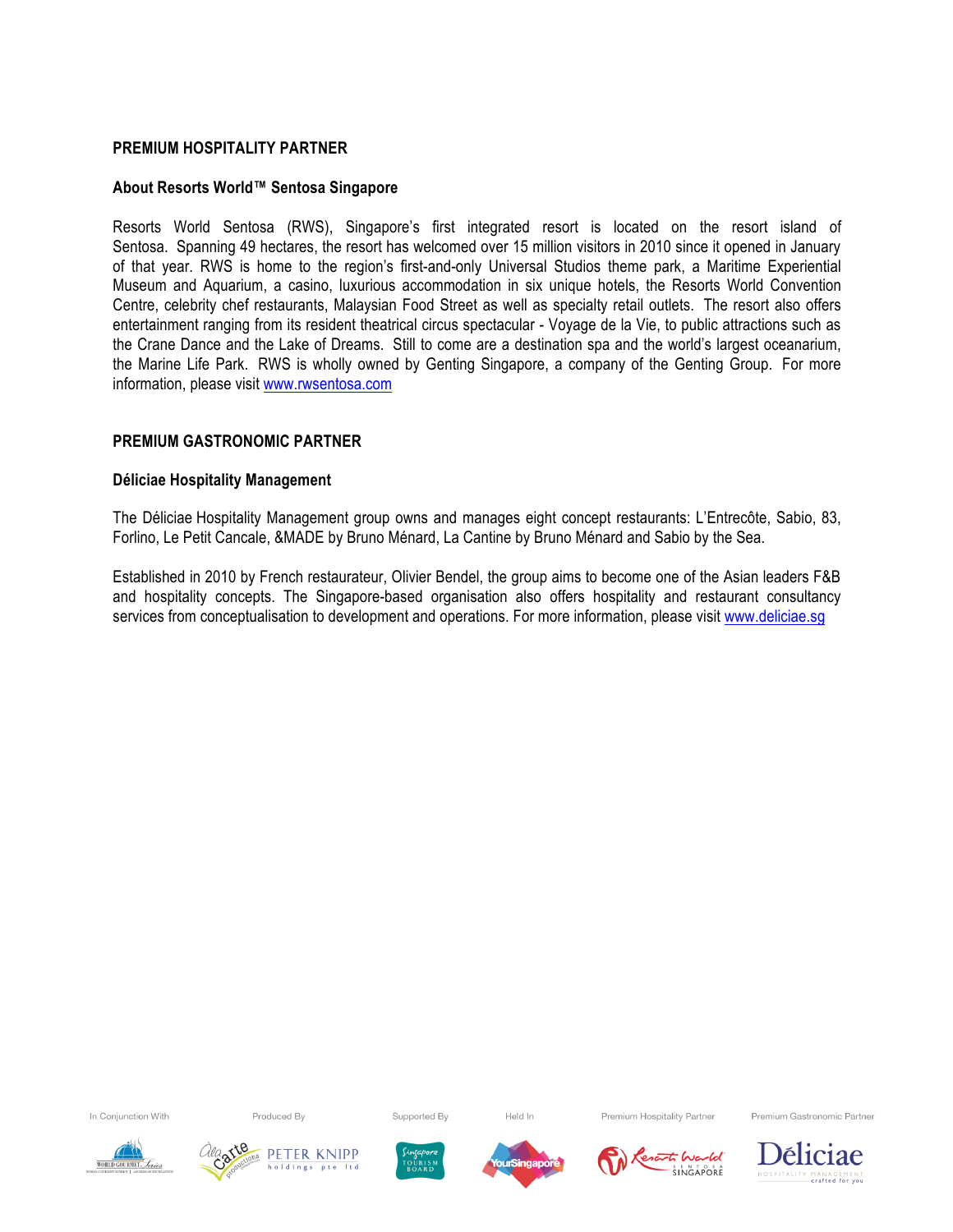# **ANNEX B – HOSTING ESTABLISHMENTS, VENUE HOSTS AND PARTNER RESTAURANTS**

#### **HOSTING ESTABLISHMENTS**

- 1. 2am:lab Chef Janice Wong
- 2. Forest 森™, Resorts World™ Sentosa Singapore Chef Sam Leong
- 3. Forlino Chef Kentaro Torii
- 4. Gattopardo Italian Grill & Pizzabar Chef Lino Sauro
- 5. La Cantine by Bruno Ménard Chef Bruno Ménard
- 6. My Humble House, TungLok Group Chef Ken Ling
- 7. Osia, Resorts World™ Sentosa Singapore Chefs Scott Webster & Douglas Tay
- 8. Stellar at 1-Altitude Chef Christopher Millar
- 9. The Knolls, Capella Singapore Chef David Senia
- 10. The Prime Society Chef Dallas Cuddy
- 11. The Song of India Chef Manjunath Mural

# **VENUE HOSTS**

- 1. Alkaff Mansion
- 2. At-Sunrice GlobalChef Academy
- 3. Capella Singapore
- 4. Equarius Hotel™, Resorts World™ Sentosa Singapore
- 5. Miele Gallery
- 6. S.E.A. Aquarium™, Resorts World™ Sentosa Singapore
- 7. Singapore Island Country Club
- 8. Tamarind Hill
- 9. The Fullerton Hotel Singapore
- 10. The Ritz-Carlton, Millenia Singapore
- 11. The St. Regis Singapore
- 12. Tóng Lè Private Dining, TungLok Group
- 13. W Singapore Sentosa Cove

# **PARTNER RESTAURANTS**

- 1. Absinthe Restaurant Français
- 2. Alkaff Mansion
- 3. Au Petit Salut
- 4. Bistecca Tuscan Steakhouse
- 5. Fat Cow
- 6. Hashi Japanese Restaurant
- 7. Hua Ting Restaurant
- 8. Kinki
- 9. Le Bistrot Du Sommelier
- 10. Li Bai Cantonese Restaurant
- 11. Majestic Restaurant
- 12. OSO Ristorante
- 13. SKIRT
- 14. Sur Nuevo Latino Kitchen
- 15. Tamarind Hill
- 16. Tatsuya Japanese Restaurant
- 17. The Disgruntled Chef

In Conjunction With

Produced By

Supported By

Held In

Premium Hospitality Partner

Premium Gastronomic Partner